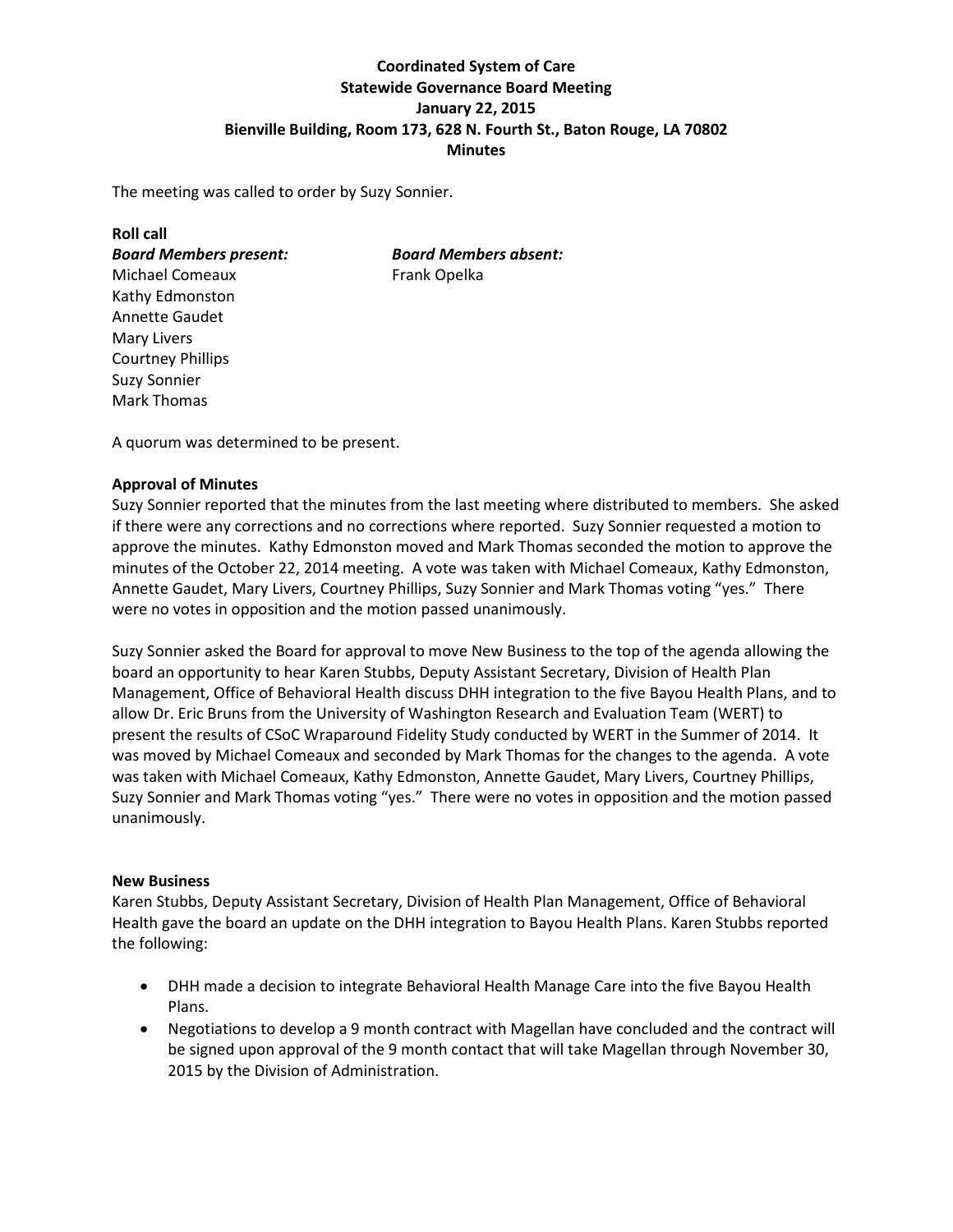- The details of integration have begun to be worked out with the Bayou Health plans. Only high level talks have occurred to this point.
- There will be outreach to get input and share plans for integration.
- There will be a contract amendment to the five Bayou Health Plans prior to them officially implementing the plans.
- Timeline
	- o Magellan will provide services until 12/1/2015.
	- o There is no actual target date to complete the contact amendment .
	- o The five Bayou Health Plans are planning to have everything prepared by October 1, 2015 (internal date for them) for the go live date of December 1, 2015.
	- o An advisory Group composed of behavioral health and primary care stakeholders will meet three times once in January, once in February and once in March to discuss their lessons learned and ideas about integration. Calder Lynch is heading that up. This advisory group will consider all "lessons learned" in making decisions in terms of integration to the new Bayou Health plans.
	- o Karen stated that she will keep the board informed of all activities surrounding transition planning to the Bayou Health Plans in future Governance Board meetings.

After the presentation, Secretary Sonnier asked the Board if they had any questions for Deputy Assistant Secretary, Karen Stubbs. Kathy Edmonston asked if there were any parents on the Advisory Group. Karen stated that she was not certain, but would take this back to the Advisory Group Kathy Edmonston also asked if Magellan will be involved at all after the contract period is over. Karen reported that after December 1, 2015 they will no longer have a contract and would no longer be involved. However, Magellan is actively involved in the transition, and has been a great partner in the process.

## **CSoC Wraparound Fidelity Study**

Dr. Eric Bruns, nationally known wraparound evaluation researcher with the University of Washington Research and Evaluation Team presented to the Board the results of a Fidelity to Practice Evaluation that he and his team conducted with the five implemented Wraparound Agencies in Louisiana in the summer of 2014. During his presentation, Dr. Bruns explained that high fidelity wraparound is directly associated with better outcomes for youth and families enrolled in CSoC. Dr. Bruns reported that Louisiana's fidelity to practice score of 72% was very close to the national means of fidelity to practice score of 73% . In addition, Louisiana's scores for caregiver satisfaction of 81% are the same as the national means for caregiver satisfaction of 81%. Dr. Bruns noted that these scores were outstanding, given the large scope and short timeline of statewide implementation in Louisiana. In his report, he also outlined recommendations for CSoC moving forward. (The full power point presentation and summary document is available on the CSoC website www.csoc.la.gov). After his presentation, the Board was offered an opportunity to ask Dr. Bruns questions. Board member Courtney Phillips asked Dr. Bruns to describe local vs. higher level ownership. Dr. Bruns stated that Wraparound Agencies need leadership from various stakeholders to get together to discuss needs and develop plans and to meet periodically to discuss barriers and challenges. Further, Dr.Bruns stated system partners need staff to participate in Child and Family Teams (CFT). DCFS workers and parole officers have a big role in children's lives and are important members of the Child and Family Team. Multiple plans need to be coordinated so the family feels that they only have one plan.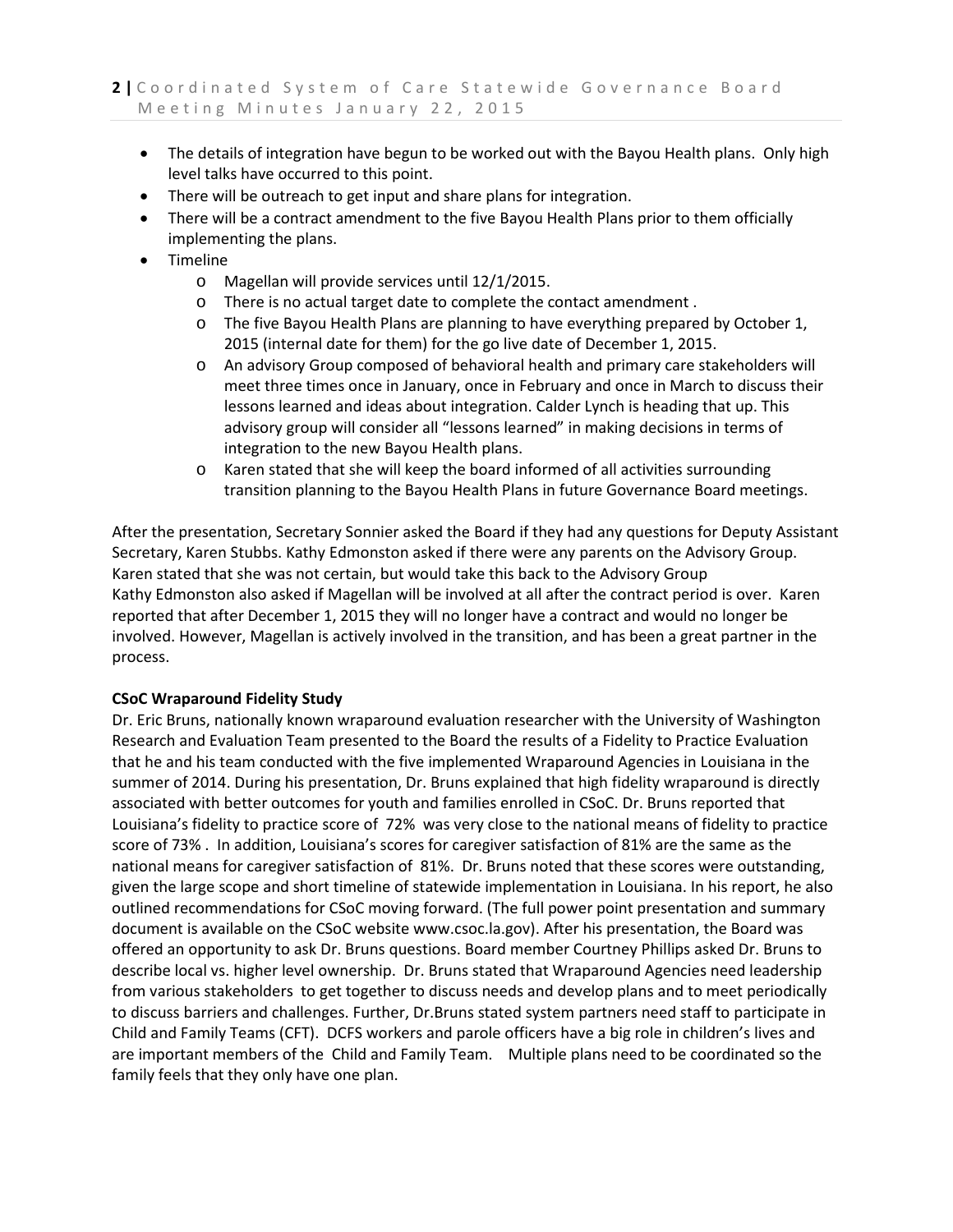**Director's Report:** The Director's report was presented by Connie Goodson, LMSW

## **Highlights**

- On November 20, 2014, CSoC was successfully implemented statewide, with the addition of the following four regions: Covington, Thibodaux, Lafayette, and Lake Charles.
- The four regions currently have a total enrollment of 71 youth and families.
- Total CSoC enrollment with both existing and new regions is 1283.
- With CMS approval for statewide implementation in September 2014, the total number of youth and families who can be served in CSoC in the state of Louisiana has increased from 1200 to 2400, greatly increasing access to CSoC for youth and families in all regions.
- Outcomes data continues to reflect trending towards positive outcomes for youth involved in CSoC.
- There continues to be an increase in utilization of Home and Community Based Services for CSoC youth.
- The CSoC website has been updated to reflect Statewide Implementation.

| Act 1225       | 1/17/ | 4/12/ | 7/12/ | 9/30/ | 12/31/ | 3/31/ | 6/30/ | 9/30/ | 12/31/ |
|----------------|-------|-------|-------|-------|--------|-------|-------|-------|--------|
| <b>Region</b>  | 2013  | 2013  | 2013  | 2013  | 2013   | 2014  | 2014  | 2014  | 2014   |
| 1 (Jefferson   | 122   | 181   | 204   | 217   | 240    | 243   | 260   | 252   | 294    |
| Parish/Greater |       |       |       |       |        |       |       |       |        |
| New Orleans    |       |       |       |       |        |       |       |       |        |
| area)*         |       |       |       |       |        |       |       |       |        |
| 2 (Capital     | 136   | 154   | 171   | 191   | 216    | 230   | 229   | 225   | 251    |
| area)          |       |       |       |       |        |       |       |       |        |
| 3 (Covington   |       |       |       |       |        |       |       |       | 17     |
| area)          |       |       |       |       |        |       |       |       |        |
| 4 (Thibodaux   |       |       |       |       |        |       |       |       | 26     |
| area)          |       |       |       |       |        |       |       |       |        |
| 5 (Acadiana    |       |       |       |       |        |       |       |       | 16     |
| area)          |       |       |       |       |        |       |       |       |        |
| 6 (Lake        |       |       |       |       |        |       |       |       | 12     |
| Charles area)  |       |       |       |       |        |       |       |       |        |
| 7 (Alexandria  | 96    | 112   | 109   | 135   | 162    | 149   | 170   | 160   | 179    |
| area)          |       |       |       |       |        |       |       |       |        |
| 8 (Shreveport  | 159   | 184   | 218   | 212   | 208    | 211   | 217   | 209   | 211    |
| area)          |       |       |       |       |        |       |       |       |        |
| 9 (Monroe      | 190   | 200   | 239   | 227   | 238    | 243   | 252   | 247   | 258    |
| area)          |       |       |       |       |        |       |       |       |        |
| <b>TOTAL</b>   | 703   | 831   | 941   | 982   | 1064   | 1076  | 1128  | 1093  | 1283   |

## **CSoC Enrollment**

\*Orleans, Plaquemines and St. Bernard parishes added beginning on 10/22/12

Full report is available on the CSoC website at [www.csoc.la.gov](http://www.csoc.la.gov/)

After the Directors report was completed, the Board was offered an opportunity to ask questions. Board member, Mark Thomas asked CSoC Family Lead, Sheila Jordan how he could support the development